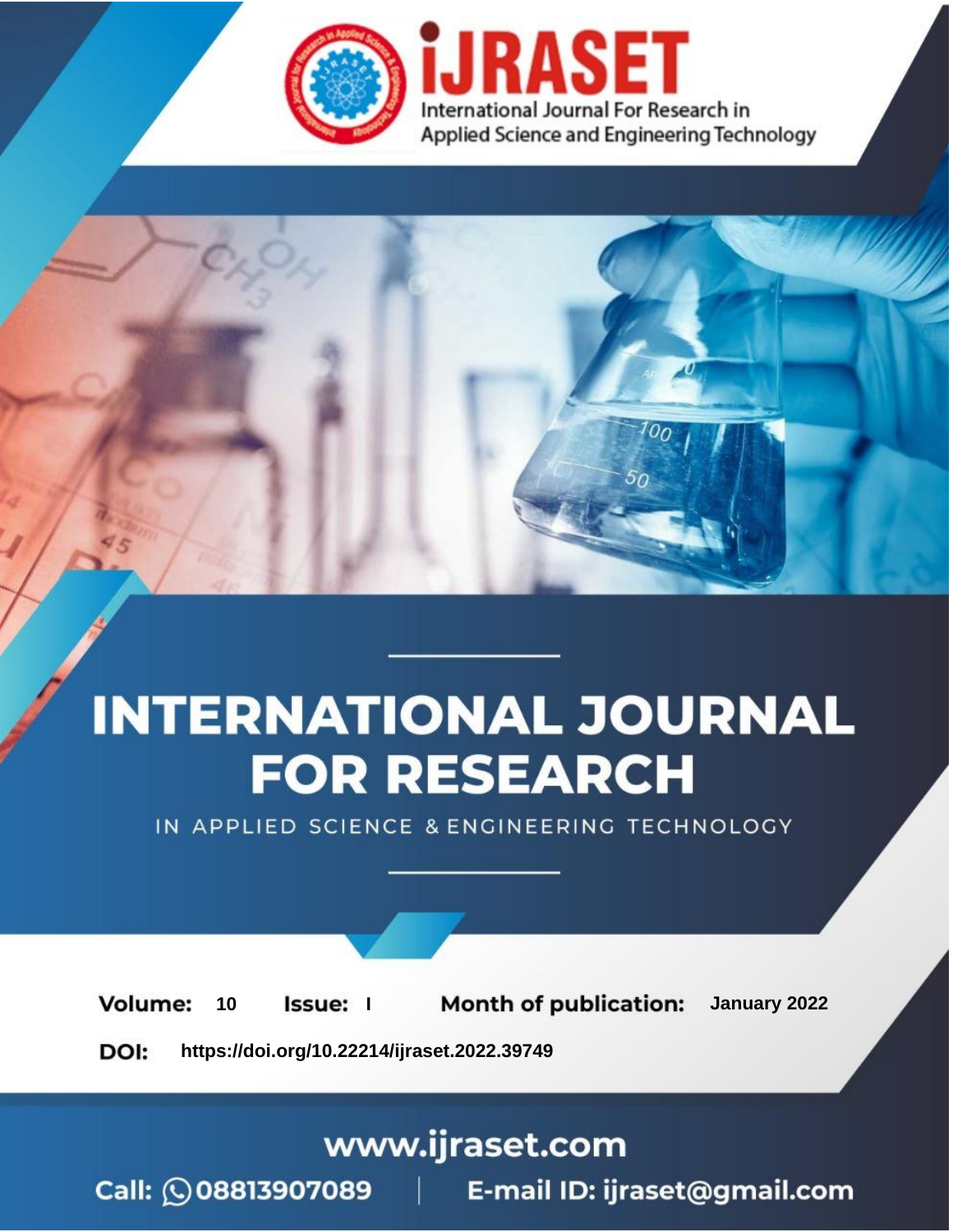

### **Iodic Acid Catalyzed Efficient Synthesis of 2- Amino Thiazoles**

Praveen V. Shitre<sup>1</sup>, Ganesh V Shitre<sup>2</sup>, Omprakash S. Chavan<sup>3</sup>, Madhav J. Hebade<sup>4</sup>

*<sup>1</sup>Assistant Professor, Department of Chemistry, Yeshwantrao Chavan Mahavidyalaya Sillod, Aurangabad, (Maharashtra), India <sup>2</sup>Assistant Professor, Department of Chemistry, Vaishnavi Mahavidyalaya Wadwani, Dist. Beed, (Maharashtra), India . 3, 4P.G., Dept. of Chemistry, Badrinarayan Barwale College, Jalna, MS-431213*

*Abstract: This study describes a straightforward, efficient, one-step, environmentally friendly synthesis of 2-aminothiazoles. This green procedure was catalyzed using an Iodic Acid catalyst and PEG-400 as green solvent. The synthesized compounds were characterized by <sup>1</sup>H NMR, <sup>13</sup>C NMR and HRMS analyses. Keywords: 2-aminothiazoles, Iodic acid, PEG-400: H2O*

#### **I. INTRODUCTION**

One of the most difficult tasks for researchers in recent decades has been to develop the most efficient methodology for organic synthesis, which can be realized by employing innovative research that comprehensively meets the requirements of atom economy, step economy, and avoidance of any hazardous chemicals. One of the most effective techniques will be those that address the aims of green chemistry. The 2-aminothiazole ring system is gaining popularity as its derivatives have been discovered to exhibit a diverse range of biological activities. This structure has been used in the treatment of allergies (1), hypertension (2), inflammation (3), schizophrenia (4), and bacterial (5) and HIV (6) infections. It has recently been used to treat pain (7), as fibrinogen receptor antagonists with antithrombotic action (8), as bacterial DNA gyrase inhibitors (9), and in the creation of cyclin-dependent kinase inhibitors (10). Therefore, much attention has been paid to the synthesis of 2-aminothiazoles, for which the general approaches include condensation of a-bromoketone with thiourea,(11) the reaction of a-thiocyanato carbonyl compounds with aromatic or aliphatic amine hydrochlorides,(12) treatment of stylene and thiourea with NBS (13) and condensation of aromatic ketone and thiourea with solid supported catalyst or heterogeneous catalyst. Tandem, multicomponent, and one-pot reactions have received a lot of attention in recent years as strong and effective synthetic tools in synthetic chemistry and drug development. These reactions have been employed in numerous chemical transformations because to their atom-economy, which reduces the number of processes while conserving reagents, energy, time, and laborious. (14) Due to the significance of 2-aminothiazoles and their derivatives, various techniques for their synthesis have been documented in the literature (15). Some of these processes have significant flaws, such as poor yield, high reaction temperatures, the use of costly, moisture and air-sensitive catalysts, a time-consuming purification process, and toxic solvents. These procedures also produce waste solvents and catalysts, which must be collected, handled, and disposed of. Despite the variety of techniques available, there is always a need to seek for improved catalysts in terms of toxicity, handling, availability, economic viability, and operational simplicity. However, development of novel environmentally benign approaches for the synthesis of thiazoles, is highly desirable.

#### *A. Chemistry*

#### **II. RESULTS AND DISCUSSION**

We report herein, a mild and efficient protocol for the synthesis of 2- amino thiazole derivatives. To the best of our knowledge there are no reports on the synthesis of thiazoles from phenacyl bromides and thiourea catalysed by iodic acid in PEG-400-H<sub>2</sub>O (Schemes 1). Keeping the above observations in mind and motivated from our previous work here, first time iodic acid backed strategy for the reaction between phenacyl bromides and thiourea have been reported for obtaining high yields of 2-amino thiazoles scaffolds (**3ak**).



Scheme 1. Synthesis of 2-Amino thiazoles (3a-k).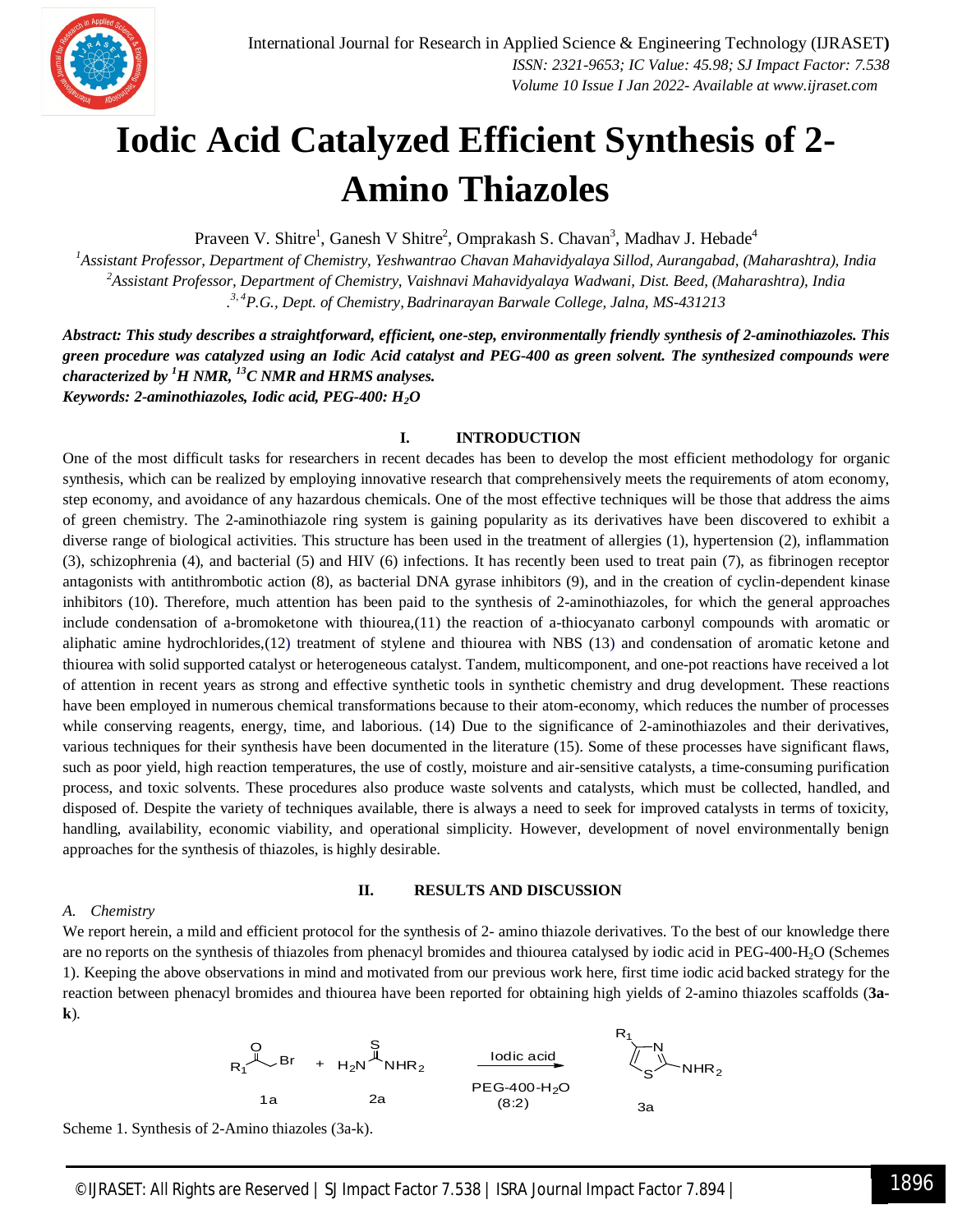

In the present work, **1a** and **2a** have been reacted with using iodic acid as reusable catalyst. Attempts were made to accomplish precise reaction conditions for the reaction. In search of specific reaction conditions, the model reaction has been carried out by varying solvents. Firstly, we accomplished reaction between **1a** and **2a** as a model reaction in the presence iodic acid to obtain **3a**. This model reaction was performed under identical condition in different solvents. The screening results of the model reaction run in different solvents at room temp in the presence of iodic acid are noted in **Table 1, entry 1-11.** Among the screened solvents, PEG-400:H2O was found to be the utmost solvent to afford product **3a.**

| Table 1. Screening of the solvent for synthesis of compound 3a. <sup>a</sup> |                    |            |          |  |  |  |
|------------------------------------------------------------------------------|--------------------|------------|----------|--|--|--|
| Entries                                                                      | Solvent            | Time (Min) | Yields % |  |  |  |
| 1                                                                            | <b>DMF</b>         | 50         | 40       |  |  |  |
| 2                                                                            | PEG-400-water      | 120        | 97       |  |  |  |
| 3                                                                            | MeOH               | 90         | 75       |  |  |  |
| 4                                                                            | <b>DMSO</b>        | 75         | 73       |  |  |  |
| 5                                                                            | 1,4-Dioxane        | 65         | 87       |  |  |  |
| 6                                                                            | CHCl <sub>3</sub>  | 90         | 65       |  |  |  |
|                                                                              | EtOH               | 110        | 90       |  |  |  |
| 8                                                                            | <b>THF</b>         | 80         | 72       |  |  |  |
| 9                                                                            | Toluene            | 90         | 80       |  |  |  |
| 10                                                                           | CH <sub>3</sub> CN | 85         | 82       |  |  |  |
| 11                                                                           | <b>DCM</b>         | 110        | 76       |  |  |  |

**<sup>a</sup>Reaction conditions:** phenacyl bromide **(1a)** (0.001 mol), Thiourea (**2a**) (0.001 mol), Iodic acid (0.001), solvent (10 mL), at RT, <sup>b</sup>Isolated yields.

| <b>Entry</b>            | R1 | racicia: Toure acre promoteu symmesis of a animotinazores.<br>R2 | Product        | Time            | <b>M.P.</b> | <b>Yield</b>    |
|-------------------------|----|------------------------------------------------------------------|----------------|-----------------|-------------|-----------------|
| $\mathbf{1}$            |    |                                                                  | 3a             | 40              | $150 - 151$ | 97              |
|                         |    |                                                                  |                |                 |             |                 |
| $\overline{2}$          |    |                                                                  | 3 <sub>b</sub> | 35              | $136 - 137$ | 96              |
| $\mathbf{3}$            |    |                                                                  | 3c             | 30 <sup>7</sup> | $204 - 205$ | 93              |
| $\overline{\mathbf{4}}$ |    |                                                                  | 3d             | 40              | $180 - 181$ | 92              |
| $\overline{\mathbf{5}}$ |    |                                                                  | 3e             | 30 <sup>2</sup> | $165 - 167$ | 94              |
| $\boldsymbol{6}$        |    |                                                                  | 3f             | $\overline{35}$ | $143 - 144$ | $\overline{95}$ |
| $\overline{7}$          |    |                                                                  | 3g             | 35              | $176 - 177$ | 91              |

Table:2. Iodic acid promoted synthesis of 2-aminothiazoles.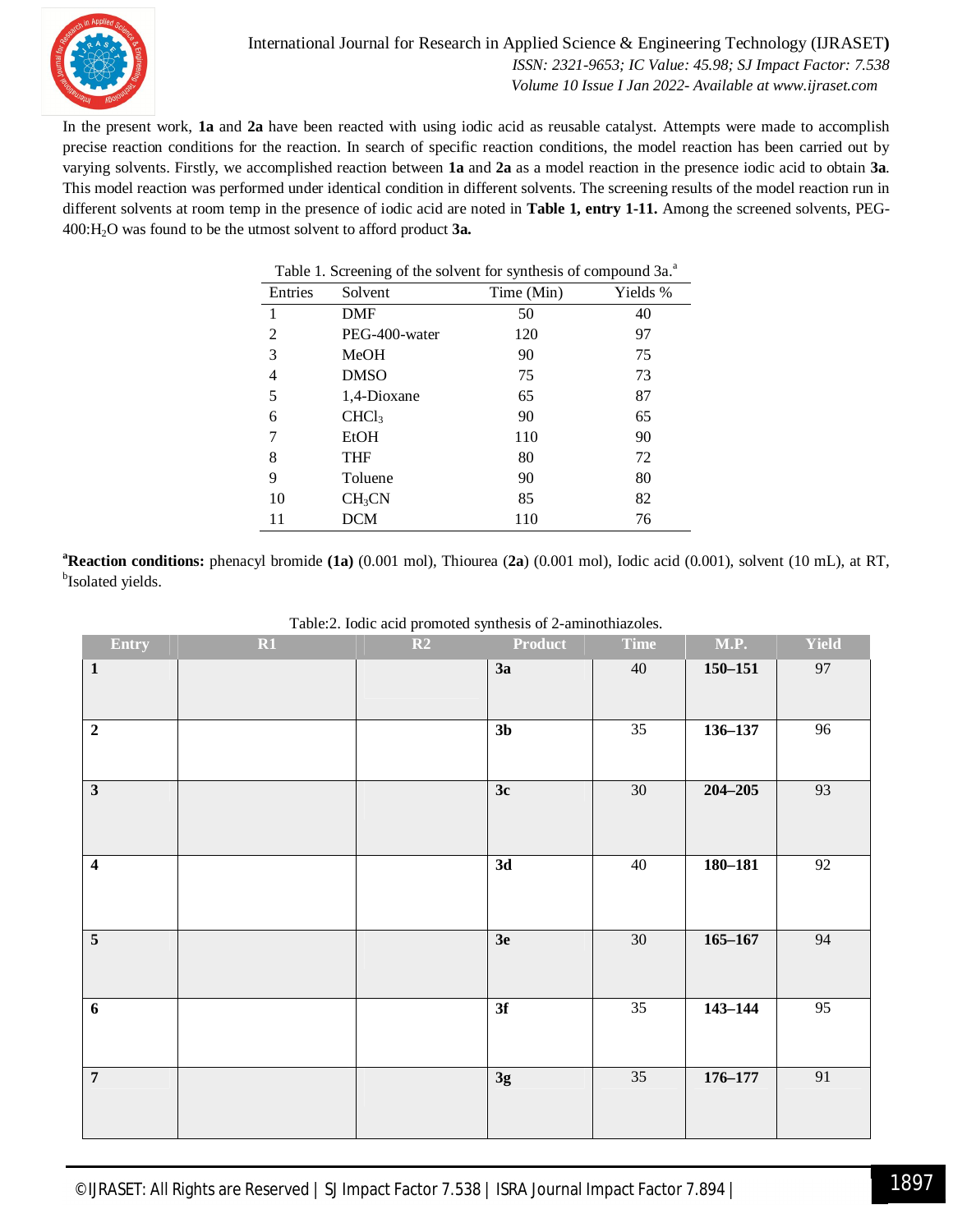

| 8                |  | 3h | 40 | $152 - 153$ | 93 |
|------------------|--|----|----|-------------|----|
|                  |  |    |    |             |    |
|                  |  |    |    |             |    |
| $\boldsymbol{9}$ |  | 3i | 40 | 136-137     | 94 |
|                  |  |    |    |             |    |
|                  |  |    |    |             |    |
| 10               |  | 3j | 35 | $170 - 171$ | 90 |
|                  |  |    |    |             |    |
|                  |  |    |    |             |    |
| 11               |  | 3k | 30 | $174 - 176$ | 92 |
|                  |  |    |    |             |    |
|                  |  |    |    |             |    |

The plausible mechanism for synthesis of 2-aminothiazoles is shown in **Figure 1**



#### **III. EXPERIMENTAL**

#### *A. Materials and Methods*

All chemicals were purchased from Sigma-Aldrich and were used as such. All reactions and purity of 2-aminothiazoles were monitored by thin-layer chromatography (TLC) using aluminium plates coated with silica gel F254 plates (Merck) using 40% ethyl acetate and 60% petroleum ether as an eluent. The spots were detected either under UV light. Melting points were determined using an open capillary method and are uncorrected. IR spectra were recorded on a Perkin-Elmer FTIR-1710. <sup>1</sup>H NMR and <sup>13</sup>C NMR were recorded on Bruker 400 MHz, using TMS as an internal standard and mass spectra on a V.G. auto spectrometer using ESI techniques.

#### *B. General Procedure for the Synthesis of 2-Aminothiazoles*

In a 100 ml round-bottomed flask was filled with phenacyl bromide (1 mmol), thiourea (1 mmol) and iodic acid (1mmol). The mixture was then stirred at room temperature until the reaction was complete. The reaction was monitored by TLC. After completion of reaction 50 ml of ice-cold water was added. The solid 2-aminothiazole product that separated out was filtered, then washed with water and dried. The crude product, thus obtained was subjected for recrystallization using an ethanol. The structures of all products were confirmed on the basis of spectral analysis IR,  ${}^{1}$ HNMR,<sup>13</sup>CNMR, mass spectral data and melting point.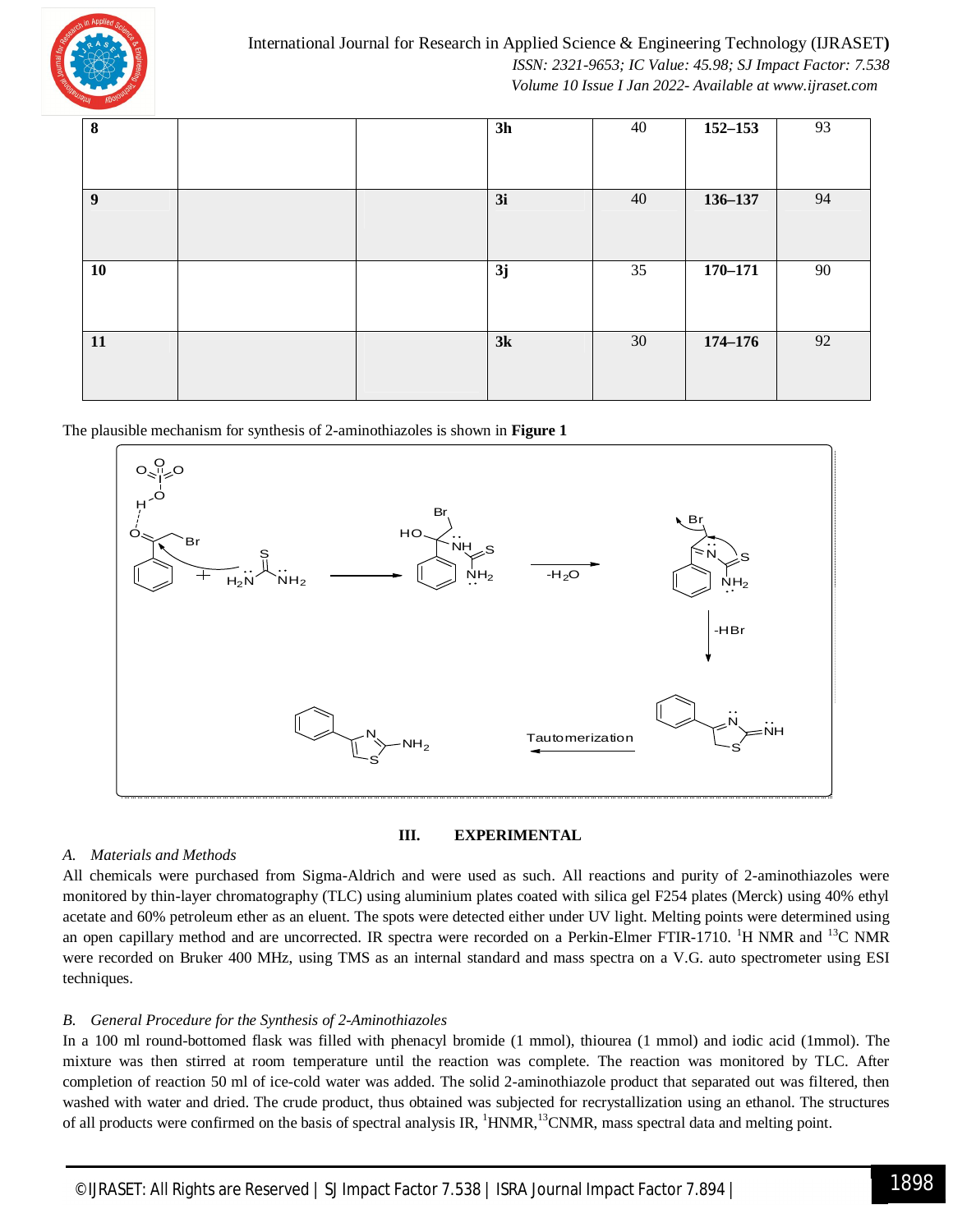

#### *C. Spectral and Analytical Data for synthesized Compounds 3a–k*

#### *1) 2-Amino-4-phenylthiazole (3a)*

IR (cm<sup>−1</sup>, KBr): 3400, 3260, 1640, 1462, 1377, 765, 653; <sup>1</sup>H NMR (MeOH, 300 MHz): δ 3.96 (s, NH<sub>2</sub>), 6.7 (s, 1H), 7.22 (m, 1H, Ar–H), 7.32 (m, 2H, Ar–H), 7.48 (m, 2H, Ar–H); <sup>13</sup>C NMR (MeOH, 75 MHz): *δ* 103.4, 127.0, 129.1, 128.5, 150.8, 173.2; HRMS; *m/z* 176.2415 *(M+)*; C<sub>9</sub>H<sub>8</sub>N<sub>2</sub>S: calcd. C, 61.33; H, 4.57; N, 15.8; found C, 61.24; H, 4.61; N, 15.7.

#### *2) 2-Phenylamino-4-phenylthiazole (3b)*

IR (cm<sup>-1</sup>, KBr): 3318, 1614, 1463, 1377, 770, 694; <sup>1</sup>H NMR (MeOH, 300 MHz): δ 4.0 (s, NH<sub>2</sub>), 6.7 (s, 1H), 7.27 (m, 1H, Ar–H), 7.34 (m, 1H, Ar–H), 7.52 (m, 2H, Ar–H), 6.46 (m, 2H, Ar–H), 7.01 (m, 2H, Ar–H), 6.62 (m, 1H, Ar–H); <sup>13</sup>C NMR (MeOH, 75 MHz): δ 103.4, 115.1, 118.5, 127.2, 128.5, 129.0, 129.3, 136.5, 146.7, 173.2; HRMS;  $m/z$  252.343 *(M+)*; C<sub>15</sub>H<sub>12</sub>N<sub>2</sub>S: calcd. C, 71.3; H, 4.8; N, 11.1; found C, 71.1; H, 4.8; N, 11.2.

#### *3) 2-Amino-4 (*4\_*-methoxyphenyl) thiazole (3c)*

IR (cm<sup>−</sup><sup>1</sup> , KBr): 3382, 3269, 1631, 1461, 1259, 850, 723; <sup>1</sup>H NMR (MeOH, 300 MHz): *δ* 3.77 (s, NH2), 6.74 (s, 1H), 3.73 (s, – OCH3), 6.88 (m, 2H, Ar–H), 7.72 (m, 2H, Ar–H); <sup>13</sup>C NMR (MeOH, 75 MHz): *δ* 54.3, 103.4, 114.2, 128.8, 150.2, 162.2, 173.2; HRMS;  $m/z$  206.268 (M+); C<sub>10</sub>H<sub>10</sub>N<sub>2</sub>SO: calcd. C, 58.2; H, 4.8; N, 13.6; found C, 58.4; H, 4.7; N, 13.7.

#### *4) 2-Phenylamino-4 (*4\_*-methoxyphenyl) thiazole (3d)*

IR (cm<sup>−</sup><sup>1</sup> , KBr): 3410, 1640, 1461, 1370, 762, 690; <sup>1</sup>H NMR(MeOH, 300 MHz): *δ* 3.82 (s, NH2), 6.64 (s, 1H), 6.94 (m, 1H, Ar–H), 7.85 (m, 2H, Ar–H), 6.42 (m, 2H, Ar–H), 6.62 (m, 1H, Ar–H), 7.2 (m, 1H, Ar–H); <sup>13</sup>C NMR (MeOH, 75 MHz): *δ* 56.0, 103.2, 115.2, 115.3, 118.5, 129.2, 129.3, 144.7, 156.8, 173.2; HRMS;  $m/z$  282.365 *(M+)*; C<sub>16</sub>H<sub>14</sub>N<sub>2</sub>SO: calcd. C, 68.1; H, 4.9; N, 9.9; found C, 68.2; H, 4.9; N, 9.7.

#### *5) 2-Amino-4 (*4\_*-bromophenyl) thiazole (3e)*

IR (cm<sup>−</sup><sup>1</sup> , KBr): 3372, 3272, 1632, 1458, 1372, 764, 672; <sup>1</sup>H NMR (MeOH, 300 MHz): *δ* 4.0 (s, NH2), 6.6 (s, 1H), 7.47 (m, 2H, Ar– H), 7.52 (m, 2H, Ar–H); <sup>13</sup>C NMR (MeOH, 75 MHz): *δ* 101.2, 124.2, 129.2, 132.3, 136.5, 152.8, 173.2; HRMS; *m/z* 255.267 *(*M+*)*; C9H7N2SBr: calcd. C, 42.3; H, 2.7; N, 11.0; found C, 42.2; H, 2.5; N, 11.2.

#### *6) 2-Phenylamino-4 (*4\_*-bromophenyl)-thiazole (3f)*

IR (cm<sup>−1</sup>, KBr): 3340, 1617, 1470, 1370, 762, 680; <sup>1</sup>H NMR (MeOH, 300 MHz): δ 4.1 (s, NH<sub>2</sub>), 6.7 (s, 1H), 7.23 (m, 2H, Ar–H), 7.53 (m, 2H, Ar–H), 6.42 (m, 2H, Ar–H), 6.7 (m, 1H, Ar–H), 7.2(m, 2H, Ar–H); <sup>13</sup>C NMR (MeOH, 75 MHz): *δ* 103.2, 114.2, 118.5, 123.1, 128.3, 129.2, 132.4, 137.2, 147.2, 150.8, 174.2; HRMS; *m/z* 331.362 *(*M+*)*; C15H11N2SBr: calcd. C, 54.3; H, 3.3; N, 8.5; found C, 54.4; H, 3.1; N, 8.2.

#### *7) 2-Amino-4 (*4\_*-chlorophenyl) thiazole (3g)*

IR (cm<sup>−</sup><sup>1</sup> , KBr): 3383, 3266, 1627, 1494, 1395, 745, 657; <sup>1</sup>H NMR (MeOH, 300 MHz): *δ* 4.2 (s, NH2), 6.63 (s, 1H), 7.28 (m, 2H, Ar–H), 7.52 (m, 2H, Ar–H); <sup>13</sup>C NMR (MeOH, 75 MHz): *δ* 102.3, 128.3, 129.8, 133.2, 134.6, 150.2, 173.2; HRMS; *m/z* 210.814 *(*M+*)*; C9H7N2SCI: calcd. C, 51.31; H, 3.35; N, 13.30; found C, 51.33; H, 3.32; N, 13.32.

#### *8) 2-Phenylamino-4 (*4\_*-chlorophenyl) thiazole (3h)*

IR (cm<sup>−1</sup>, KBr): 3400, 1640, 1462, 1377, 765, 653; <sup>1</sup>H NMR(MeOH, 300 MHz): δ 3.96 (s, NH<sub>2</sub>), 6.7 (s, 1H), 7.22 (m, 1H, Ar–H), 7.52 (m, 2H, Ar–H), 6.42 (m, 2H, Ar–H), 6.62 (m, 1H, Ar–H), 7.2 (m, 2H, Ar–H); <sup>13</sup>C NMR (MeOH, 75 MHz): *δ* 104.2, 115.2, 118.5, 128.3, 129.4, 133.8, 134.6, 146.7, 150.8, 173.2; HRMS; *m/z* 176.2415 *(*M+*)*; C9H8N2S: calcd. C, 61.33; H, 4.57; N, 15.8; found C, 61.2; H, 4.4; N, 15.5.

#### *9) 2-Amino-4 (*4\_*-methylphenyl) thiazole (3i)*

IR (cm<sup>−1</sup>, KBr): 3412, 3264, 1632, 1470, 1362, 764, 682; <sup>1</sup>H NMR (MeOH, 300 MHz): δ 3.8 (s, NH<sub>2</sub>), 6.38 (s, 1H), 2.35 (s, 1H), 7.14 (m, 1H, Ar–H), 7.32 (m, 2H, Ar–H); <sup>13</sup>C NMR (MeOH, 75 MHz): *δ* 21.1, 102.3, 126.9, 129.2, 134.2, 137.7, 173.2; HRMS; *m/z*  190.326 (M+); C<sub>10</sub>H<sub>10</sub>N<sub>2</sub>S: calcd. C, 63.1; H, 5.3; N, 14.7; found C, 63.3; H, 5.1; N, 14.7.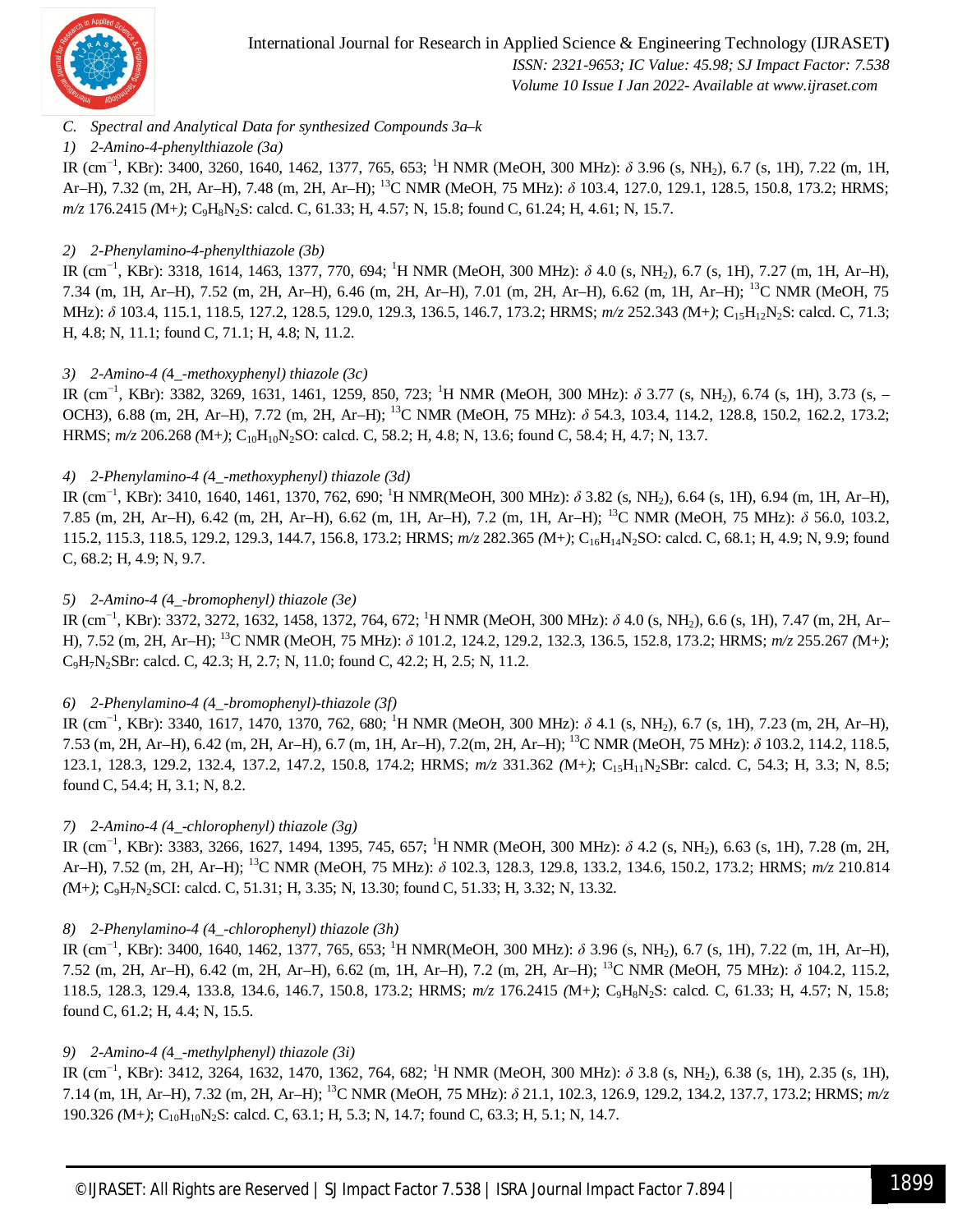

#### *10) 2-Phenylamino-4 (*4\_*-methylphenyl) thiazole (3j)*

IR (cm<sup>−</sup><sup>1</sup> , KBr): 3352, 1614, 1462, 1373, 772, 678; <sup>1</sup>H NMR (MeOH, 300 MHz): *δ* 4.2 (s, NH2),6.8 (s, 1H), 2.34 (s, 3H, CH3), 7.12 (m, 2H, Ar–H), 7.38 (m, 2H, Ar–H), 6.42 (m, 2H, Ar–H),6.62 (m, 1H, Ar–H), 7.1 (m, 2H, Ar–H); <sup>13</sup>C NMR (MeOH, 75 MHz): *δ*  21.1, 102.3, 115.1, 118.3, 127.1, 129.3, 134.2, 137.7, 146.7, 173.2; HRMS;  $m/z$  266.494 *(M+)*; C<sub>16</sub>H<sub>14</sub>N<sub>2</sub>S: calcd. C, 72.1; H, 5.3; N, 10.6; found C, 72.1; H, 5.4; N, 10.3.

#### *11) 2-(1*\_*-Naphthyl)-amino-4(4*\_\_*-bromophenyl) thiazole (3k)*

White solid. IR (KBr) *ν*max cm<sup>−</sup><sup>1</sup> : 3054, 1544, 1397, 1105, 767, 680. <sup>1</sup>H NMR (DMSO-d6, 400 MHz,): *δ* = 7*.*02 (s, 1H, −CH), 10.14 (br s, 1H, −NH), 7.45−7.74 (m, 11H, Ar-H).<sup>13</sup>C NMR (DMSO-*d*6, 75 MHz,): 102.84, 121.80, 123.87, 125.41, 125.56, 125.81, 127.25, 127.89, 131.13, 146.76, 166.50. *m/z* (ESI-MS, HRMS): 379.965 (M+). C9H13BrN2S: Calcd. C, 59.85; H, 3.44; N, 7.35; found C, 59.67; H, 3.27; N, 7.22.

#### **IV. CONCLUSION**

In conclusion, we have developed a mild, efficient and eco-friendly protocol for synthesis of 2- aminothiazole (3 a-k) from substituted phenyl bromide & thiourea using iodic acid as catalyst & PEG 400 and water as a solvent. The key feature of the protocol involve simple reaction condition no side reaction and product formation in high yield. In present protocol is an alternative to the conventional process for the synthesis of 2- amino thiazole.

#### **REFERENCES**

- [1] Haragave, K.D.; Hess, F.K.; Oliver, J.T. *J. Med. Chem.* **1983,** *26,* 1158–1163.
- [2] Patt,W.C.; Hamilton, H.W.; Taylor, M.D.; Ryan, M.J.; Taylor Jr., D.G.; Connoly, C.J.C.; Doherty, A.M.; Klutchko, S.R.; Sircar, I.; Steinbaugh, B.A.; Batley, B.L.; Painchaud, C.A.; Rapundalo, S.T.; Michniewiez, B.M.; Olson, S.C.J. *J. Med. Chem.* **1992,** *35,* 2562–2572.
- [3] Haviv, F.; Ratajczyk, J.D.; De Net, R.W.; Keredesky, F.A.;Walters, R.L.; Schimidt, S.P.; Holmes, J.H.;Young, P.R.; Carter, G.W. *J. Med. Chem.* **1988,** *31,*  1719–1728.
- [4] Jaen, J.C.;Wise, L.D.; Caprathe, B.W.;Tecle, H.; Bergmeier, S.; Humblet, C.C.; Heffner,T.G.; Meltzer, L.T.; Pugsley, T.A. *J. Med. Chem.* **1990,** *33,* 311–317.
- [5] Tsuji, K.; Ishikawa, H. *Bioorg. Med. Chem. Lett* **1994,** *4,* 1601–1606.
- [6] Bell, F.W.; Cantrell, A.S.; Hoegberg, M.; Jaskunas, S.R.; Johansson, N.G.; Jorden, C.L.; Kinnick, M.D.; Lind, P.; Morin Jr., J.M.; Noreen, R.; Oberg, B.; Palkowitz, J.A.; Parrish, C.A.; Pranc, P.; Sahlberg, C.; Ternansky, R.J.; Vasileff, R.T.; Vrang, L.;West, S.J.; Zhang, H.; Zhou, X.X. *J. Med. Chem.* **1995,** *38,*  4929–4936.
- [7] Wilson, K.J.; Illig, C.R.; Subasinghe, N.; Hoffman, J.B.; Rudolph, M.J.; Soll, R.; Molloy, C.J.; Bone, R.; Green, D.; Randall, T.; Zhang, M.; Lewandowski, F.A.; Zhou, Z.; Sharp, C.; Maguire, D.; Grasberger, B.; DesJarlais, R.L.; Spurlino, J. *Bioorg. Med. Chem. Lett.* **2001,** *11,* 915–918.
- [8] Badorc, A.; Bordes, M.-F.; Cointet, P.de.; Savi, P.; Bernat, A.; Lale, A.; Petitou, M.; Maffrand, J.-P.; Herbert, J.-M. *J. Med. Chem.* **1997,** *40,* 3393–3401.
- [9] Rudolph, J.; Theis, H.; Hanke, R.; Endermann, R.; Johannsen, L.; Geschke, F.-U. *J. Med .Chem*. **2001,** *44,* 619–626.
- [10] (a) Kim, K.S.; Kimball, S.D.; Misra, R.N.; Rawlins, D.B.; Hunt, J.T.; Xiao, H.-Y.; Lu, S.; Qian, L.; Han, W.-C.; Shan,W.; Mitt, T.; Cai, Z.-W.; Poss, M.A.; Zhu, H.; Sack, J.S.; Tokarski, J.S.; Chang, C.Y.; Pavletich, N.; Kamath, A.; Humphreys, W.G.; Marathe, P.; Bursuker, I.; Kellar, K.A.; Roongta, U.; Batorsky, R.; Mulheron, J.G.; Bol, D.; Fairchild, C.R.; Lee, F.Y.; Webster, K.R. *J. Med. Chem.* **2002,** *45,* 3905–3927; (b) Misra, R.N.; Xiao, H.-Y.; Kim, K.S.; Lu, S.; Han, W.-C.; Barbosa, S.A.; Hunt, J.T.; Rawlins, D.B.; Shan, W.; Ahmed, S.Z.; Qian, L.; Chen, B.-C.; Zhao, R.; Bednarz, M.S.; Kellar, K.A.; Mulheron, J.G.; Batorsky, R.; Roongta, U.; Kamath, A.; Marathe, P.; Ranadive, S.A.; Sack, J.S.; Tokarski, J.S.; Pavletich, N.P.; Lee, F.Y.F.;Webster, K.R.; Kimball, S.D. *J. Med. Chem.* **2004,** *47,* 1719–1728.
- [11] (a) Kearney, P. C.; Fernandez, M.; Flygare, J. A. J. Org. Chem. **1998**, 63, 196; (b)Potewar, T. M.; Ingale, S. A.; Srinivasan, K. V. Tetrahedron **2008**, 64, 5019.
- [12] (a) Aoyama, T.; Murata, S.; Nagata, Y.; Takidoa, T.; Kodomari, M. Tetrahedron Lett. **2005**, 46, 4875; (b) Aoyama, T.; Murata, S.; Arai, I.; Araki, N.; Takidoa, T.; Suzuki, Y.; Kodomari, M. Tetrahedron **2006**, 62, 3201.
- [13] Donohoe, T. D.; Kabeshov, M. A.; Rathi, A. H.; Smith, I. E. D. Synlett **2010**, 2956.
- [14] Tietze, L. F. Chem. Rev. 1996, 96, 115; (b) Ikeda, S. Acc. Chem. Res. **2000**, 33, 511; (c)Walji, A. M.; MacMillan, D.W. C. Synlett **2007**, 1477; (d) Zhu; bienaym\_e, H. Multicomponent reactions; Wiley-VCH: Eeinheim, **2005**; (e) Domling, A. Chem. Rev. **2006,** 106, 17; (f) Tejedor, D.; Garcia-Tellado, F. Chem. Soc. Rev. **2007**, 36, 484.
- [15] (a) King, L.C.; Hlavacek, R.J. *J. Am. Chem. Soc*. **1950,** *72,* 3722–3725; (b) Kearney, P.C.; Fernandez*,* M.; Flygare, J. *J. Org. Chem.* **1998,** *63,* 196–200; (c) Rudolph, J. *Tetrahedron* **2000,** *56,* 3161–3165.